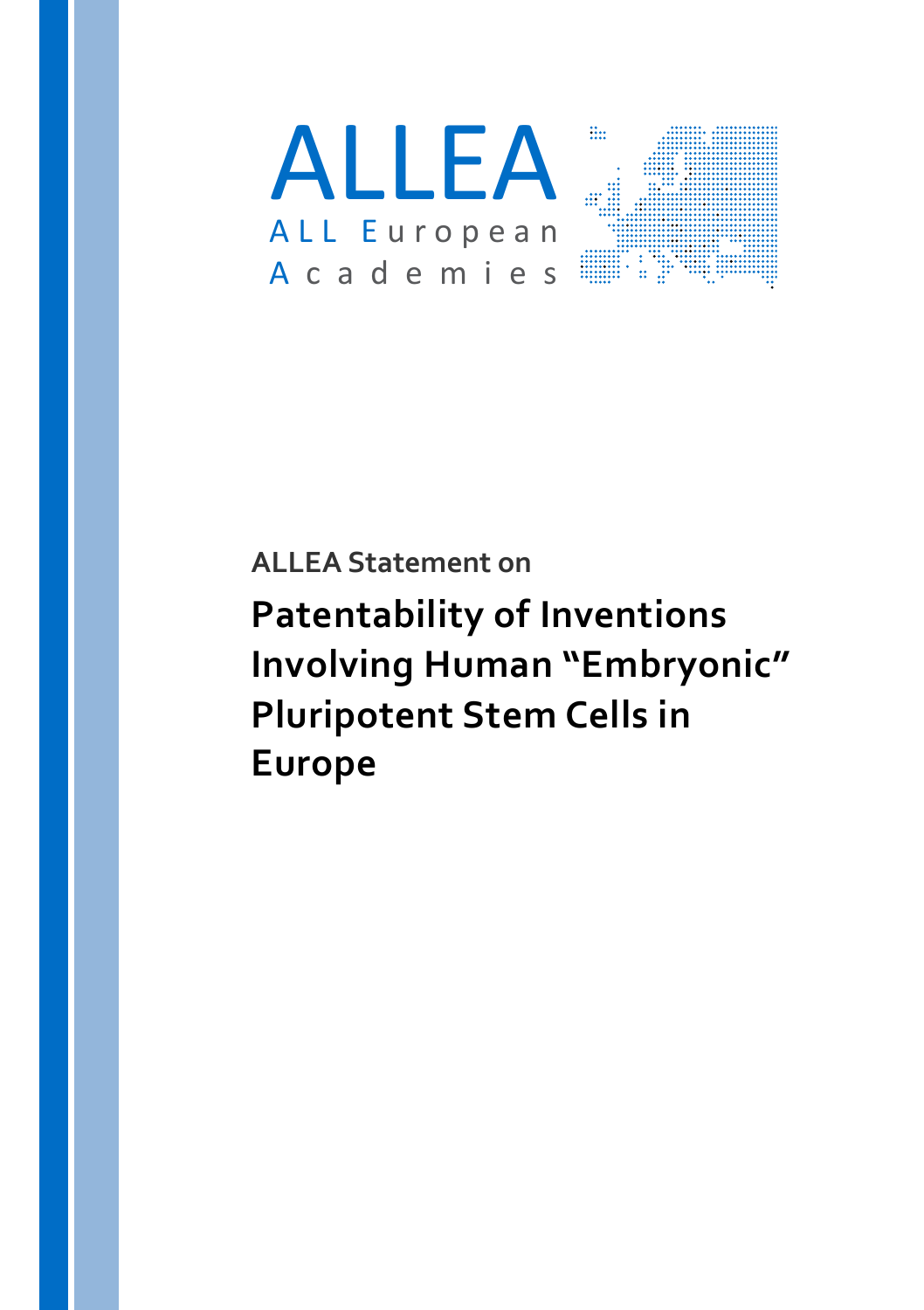Statement prepared by the

### **ALLEA Permanent Working Group Intellectual Property Rights**

A draft version of this statement has been provided to the ALLEA Member Academies for endorsement. Valuable feedback from numerous academies is gratefully acknowledged.

Final version: October 2017

### **Members of the ALLEA Permanent Working Group Intellectual Property Rights**

Joseph Straus (Chair) - Delegate of the Union of the German Academies of Sciences and Humanities (Lead author) William Cornish - British Academy Carlo D'Adda (ex officio, ALLEA Board Member) - Accademia Nazionale dei Lincei, Italy Bernt P. Hugenholtz - Royal Netherlands Academy of Sciences and Humanities Yuriy Kapitsa - National Academy of Sciences of Ukraine Paul O'Brien - Royal Society, United Kingdom Are Stenvik - Norwegian Academy of Arts and Sciences Alain Strowel - Université Catholique de Louvain, Saint-Louis University, Belgium Ünal Tekinalp - Bilim Akademisi (Science Academy), Turkey Tomasz Twardowski - Polish Academy of Sciences Sylvester Vizi - Hungarian Academy of Sciences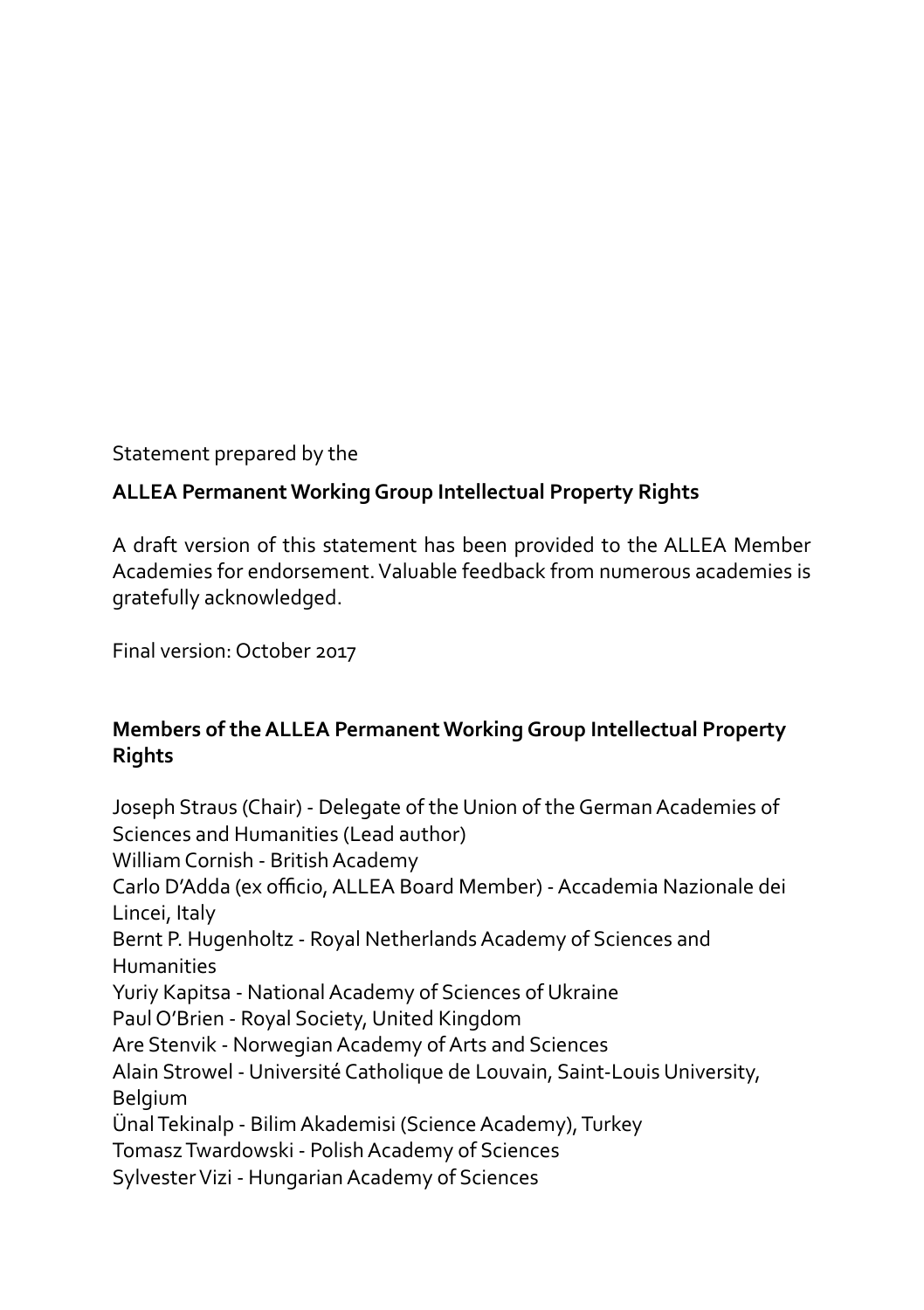## **Executive Summary**

In statements released between 2011 and 2013, ALLEA – via its Permanent Working Group Intellectual Property Rights – has addressed the sensitive issue of the patentability of inventions involving human embryonic pluripotent stem cells in Europe.

In this statement, taking account of recent rapid developments within the life sciences, ALLEA re-addresses the issue and renews its plea that the same moral standards which control research and development in the area of human embryonic stem cells, as well as the "production" and commercialization of human embryonic pluripotent stem cells, from whatever organism, in Europe should also control their patentability.

It is, therefore, necessary to narrow the notion of an invention to its genuine understanding, i.e. to separate it from whatever preceded and whatever follows the invention and is controlled by rules that are in compliance with competent regulations in force and prevailing principles of ethics and morals.

Only such an approach can prevent human pluripotent embryonic stem cells from being ultimately equated to an "embryo", whose definition as it stands will develop further depending on the progress of scientific knowledge.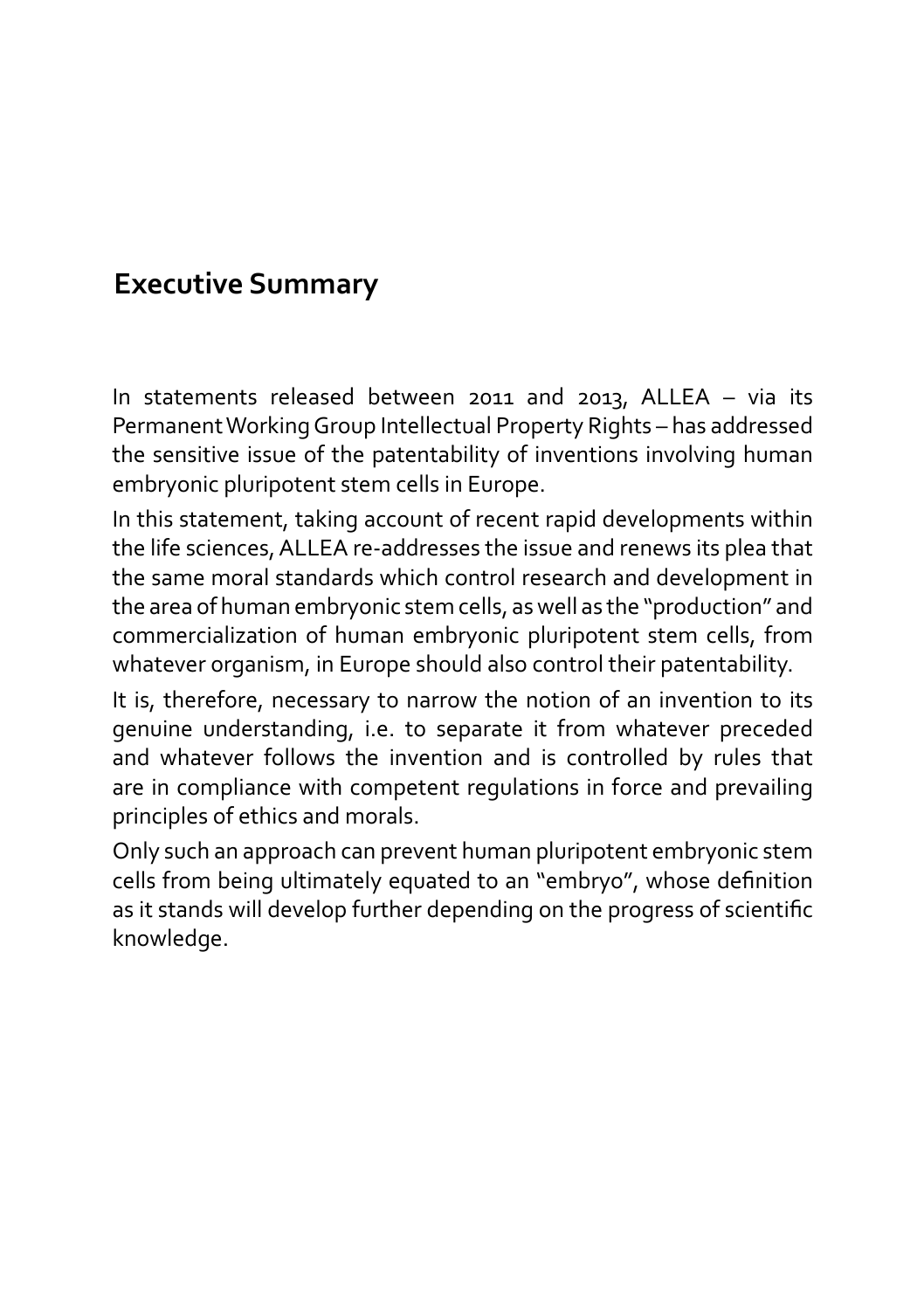**Patentability of Inventions Involving Human "Embryonic" Pluripotent Stem Cells in Europe**

## **I.**

In statements released in May 2011, September 2012, and October 2013 ALLEA has addressed the sensitive issue of patentability of inventions involving human embryonic pluripotent stem cells in Europe. In a passage of its statement of September 2012, ALLEA deplored that the Court of Justice of the European Union (CJEU) in its judgment of 18 October 2011 in the case *Oliver Brüstle v. Greenpeace e.V.* (Case  $C - 34/10$ .

"[The Court] has missed the opportunity to provide for a balanced solution, which would ensure that the patenting of inventions involving pluripotent stem cells of human embryonic origin, that are generated or imported in compliance with the competent regulatory provisions of the EU and its Member States, but do not involve any use of human embryos, and which can be commercialized as therapeutics or diagnostics in compliance with the EU legislation and legislation of the respective EU Member States would be subjected to the same moral standards as their commercialization."

A judgment of the CJEU (Grand Chamber) of 18 December 2014 in the case *International Stem Cell Corporation v. Comptroller General of*  Patents, Designs and Trademarks (Case C-364/13)<sup>2</sup>, and the most recent reports in scientific publications on research findings that raise

"the possibility that by using advanced cell culture

<sup>1</sup> EU:C:2011:669. 2 EU:C:2014:2451.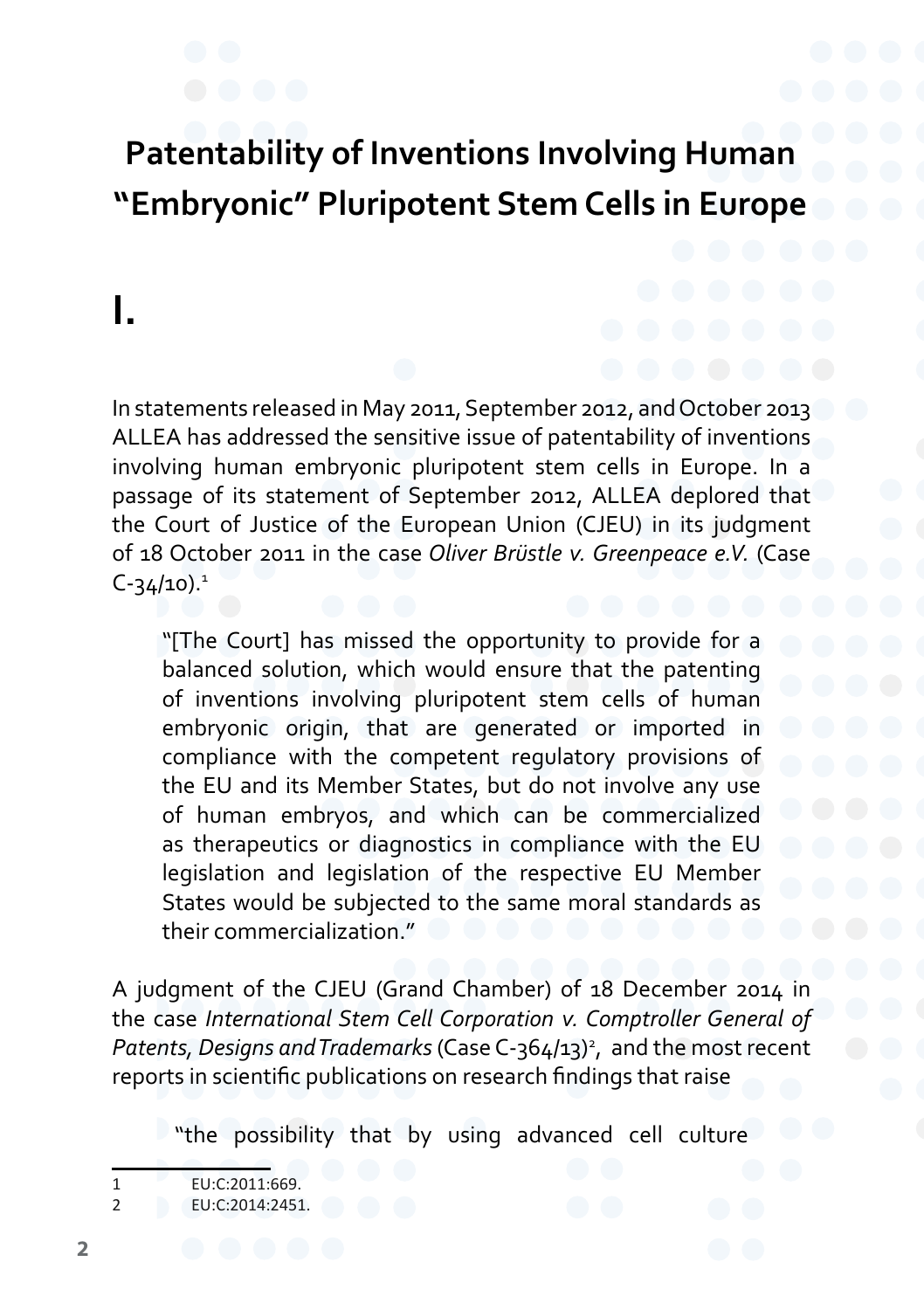techniques, including coculture of multiple cell types, and engineering the appropriate culture microenvironment, it might be possible to model human embryogenesis in a petri dish,"3

provide reason for ALLEA to take up this issue again.

## **II.**

Upon a referral of the High Court of Justice (England & Wales), Chancery Division of April 2013, in the International Stem Cell Corporation v. Comptroller General of Patents, Designs and Trademarks, the CJEU had to hand down its preliminary ruling on the following question:

"Are unfertilized human ova whose division and further development have been stimulated by parthenogenesis, and which, in contrast to fertilized ova, contain only pluripotent cells and are incapable of developing into human beings, included in the term 'human embryos' in Article 6(2)(c) of Directive 98/44 ...?"

In its judgment of 18 December 2014, the CJEU, first, reaffirmed its holdings in the *Brüstle* case, and then emphasized that according to that judgment the classification of "human embryo" must also apply to a non-fertilized human ovum into which the cell nucleus from a mature human cell has been transplanted and a non-fertilized human ovum whose division and further development have been stimulated by parthenogenesis. The Court recalled that it made it clear in the *Brüstle* case that although those organisms have not, strictly speaking, been the object of fertilization, due to the effect of the technique

<sup>3</sup> M. Pera, Embryo Genesis in a Dish – We are at an Early Stage of Developing Embryos from Cells in Culture, Science 356, 137-138 (14 April 2017, Issue 6334). Cf. S.E. Harrison, et al., Assembly of Embryonic and Extraembryonic Stem Cells to Mimic Embryogenesis in Vitro, Science 356, eaal 1810 (2017). DOI: 10.1126/science.aal1810.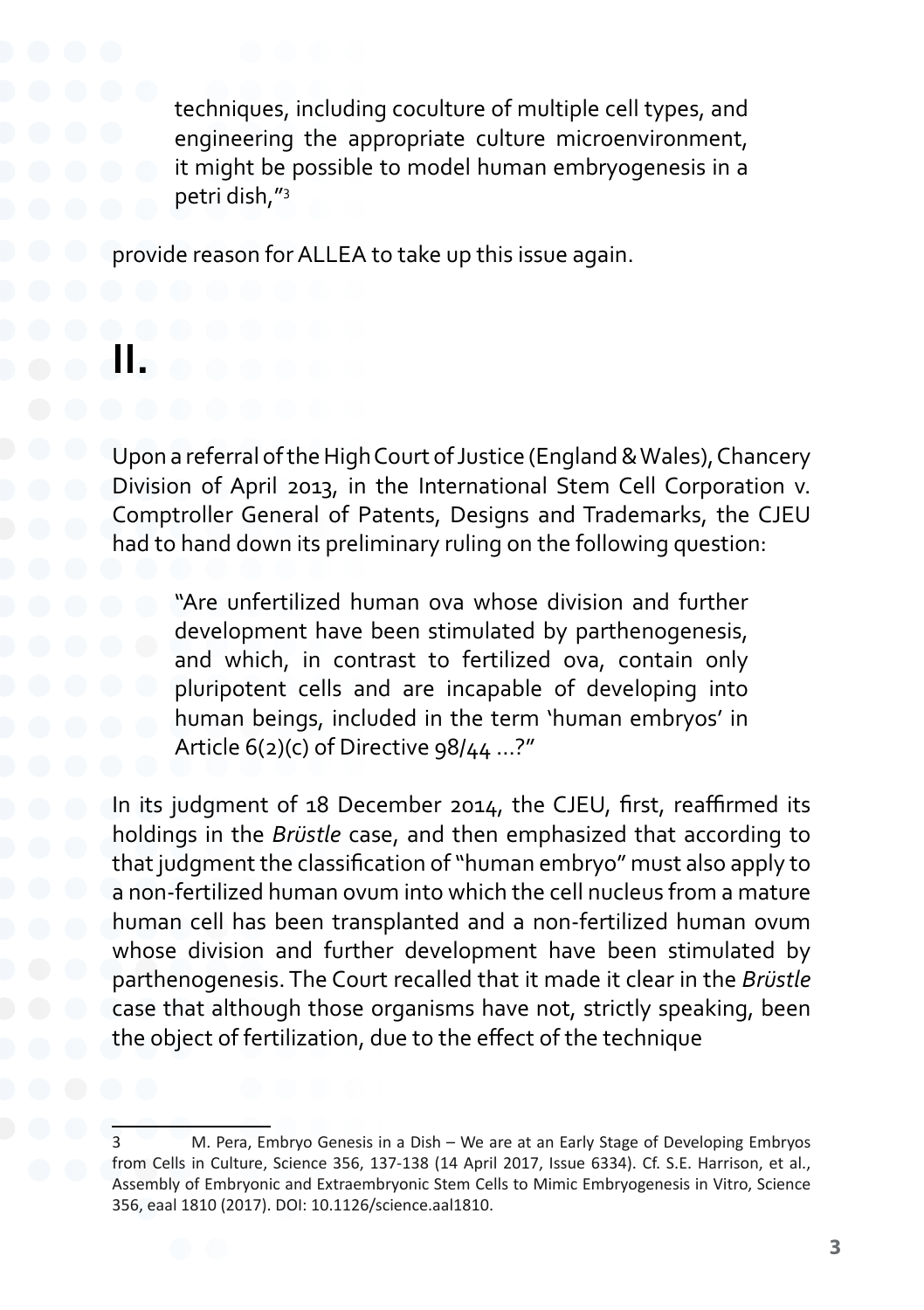used to obtain them, they were, as was apparent from the written observations presented to the Court, capable of commencing the process of development of a human being just as an embryo created by fertilization of an ovum can do so. Eventually, the Court (Grand Chamber) ruled as follows:

"Article 6(2)(c) of Directive 98/44/EC of the European Parliament and of the Council of 6 July 1998 on the legal protection of biotechnological inventions must be interpreted as meaning that an unfertilized human ovum whose division and further development have been stimulated by parthenogenesis does not constitute a 'human embryo', within the meaning of that provision, *if, in the light of current scientific knowledge, it does not, in itself, have the inherent capacity of developing into a human being, this being a matter for the national court to determine*." [emphasis added]

# **III.**

ALLEA expressly welcomes the clarifications made by the CJEU in the *International Stem Cell Corporation* case, according to which the term "a human embryo" within the meaning of Article 6 (2) (c) of the Directive requires that the organism at issue must *"in itself, have the inherent capacity of developing into a human being"*, and that *"the mere fact that the organism commences a process of development is not sufficient"*. In view of the rapid development of life sciences referred to at the beginning of this statement (cf. footnote 3), however, ALLEA is anxious that making the term "human embryo", as used in Article 6 (2) (c) of the Directive, dependent on whether the source of the human pluripotent stem cells involved in an invention, in the light of the "current scientific knowledge" does, or does not "in itself have the inherent capacity to develop into a human being", could soon lead to inconsistent and contradictory results. For example: according to the "current scientific knowledge", parthenotes lack the "inherent capacity of developing into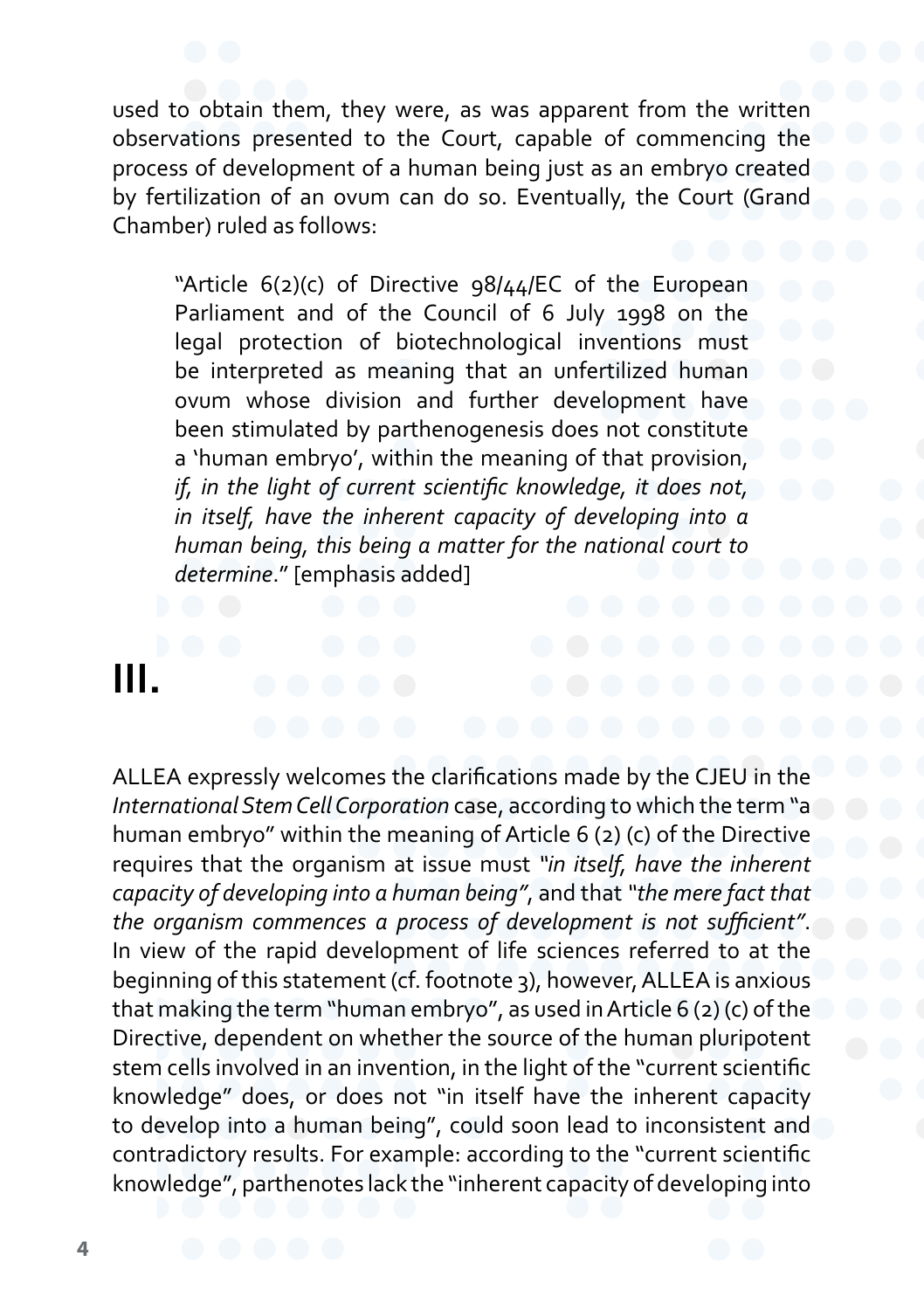a human being", consequently inventions involving human pluripotent stem cells derived from parthenotes, even by their destruction, are patentable. If, however, in the light of the scientific knowledge, which might be available in the near or more distant future, parthenotes will be treated as having "the inherent capacity to developing into a human being", then inventions involving the same type of human pluripotent stem cells will not be patentable anymore. In this context it appears unclear what exactly is to be understood under the term "inherent capacity".

In ALLEA's understanding such an approach risks the danger that, depending on the future developments of medical and biological sciences inventions involving human pluripotent stem cells could be unpatentable, even if generated from the destruction of "organisms", which will neither enjoy regulatory protection of human embryos in the Member States, nor the protection of human dignity in general. Such an autonomous "evolutionary" / "gliding" definition of the notion of "human embryo" exclusively applied to the interpretation of Article 6 (2) (c) of the Directive, thus entirely detached from the rules controlling research and commercialization in the area of interest, could not stand up either to ethical or to legal scrutiny.

ALLEA, therefore, renews its plea that the same moral standards which control research and development in the area of human embryonic stem cells, as well as the "production" and commercialization of human embryonic pluripotent stem cells, from whatever organism, in Europe should also control their patentability. In order to bring ethical considerations controlling patenting in line with those controlling research, production and commercialization of human embryonic pluripotent stem cells, it is necessary to narrow the notion of an invention to its genuine understanding, i.e. separate it from whatever preceded and whatever follows the invention and is controlled by rules that are in compliance with competent regulations in force and prevailing principles of ethics and morals. Only such an approach, as ALLEA understands the matter, can prevent human pluripotent embryonic stem cells from being in the end equated to an "embryo" whose definition as it stands will develop further depending on the progress of scientific knowledge. By doing so, the existent inconsistency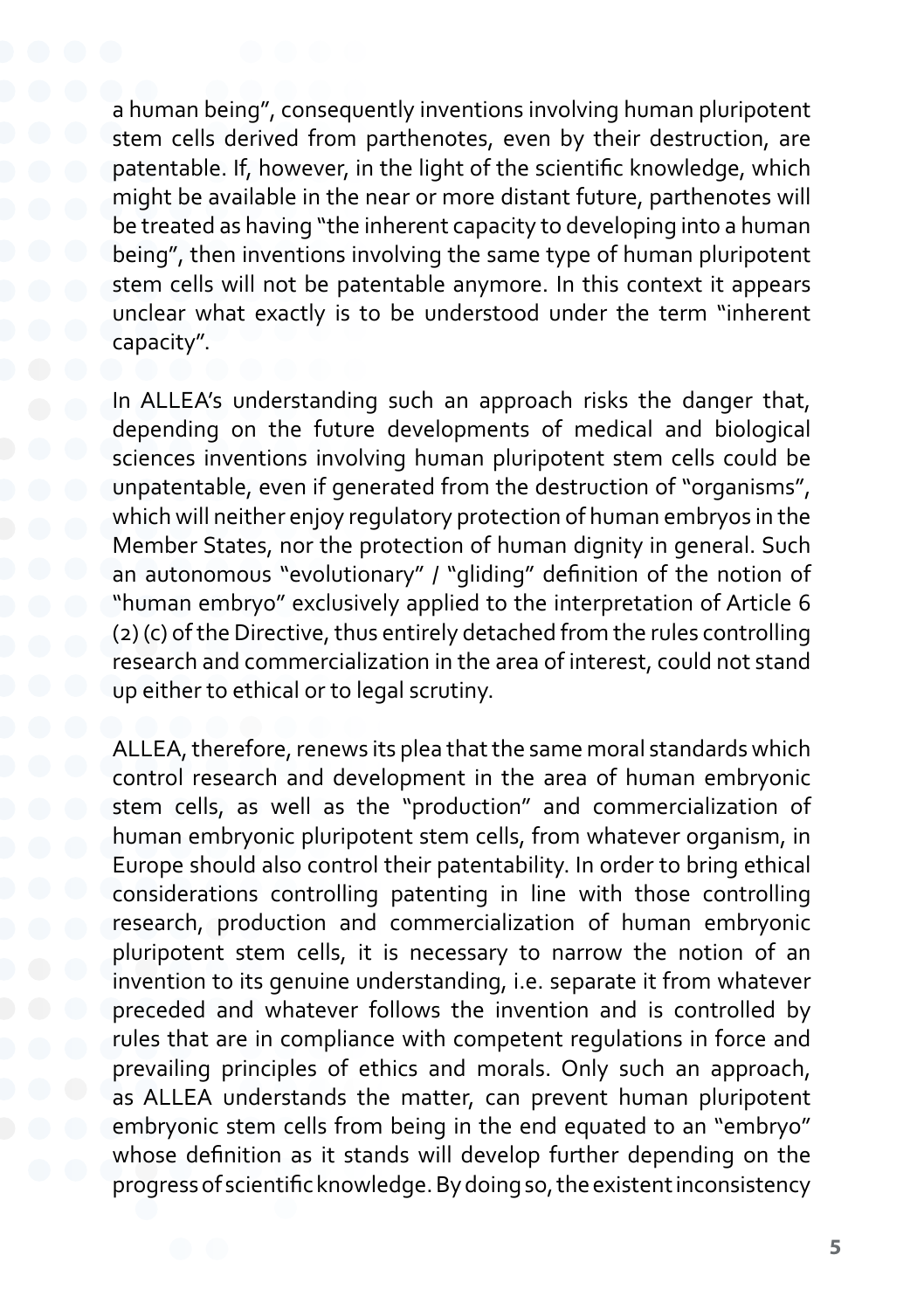would be removed, the system brought in line with the requirements of Article 27 (2) TRIPS Agreement, which do not permit the exclusion from patentability of inventions based on *ordre public* or morality, if their commercialization is allowed. Also, Article 5 (1) and (2) of the Directive, so far ignored at present, would regain its genuine purpose. Moreover, the proper function of the patent system would be restored. It would foster innovation and reward inventors instead of providing conditions for free riding by competitors.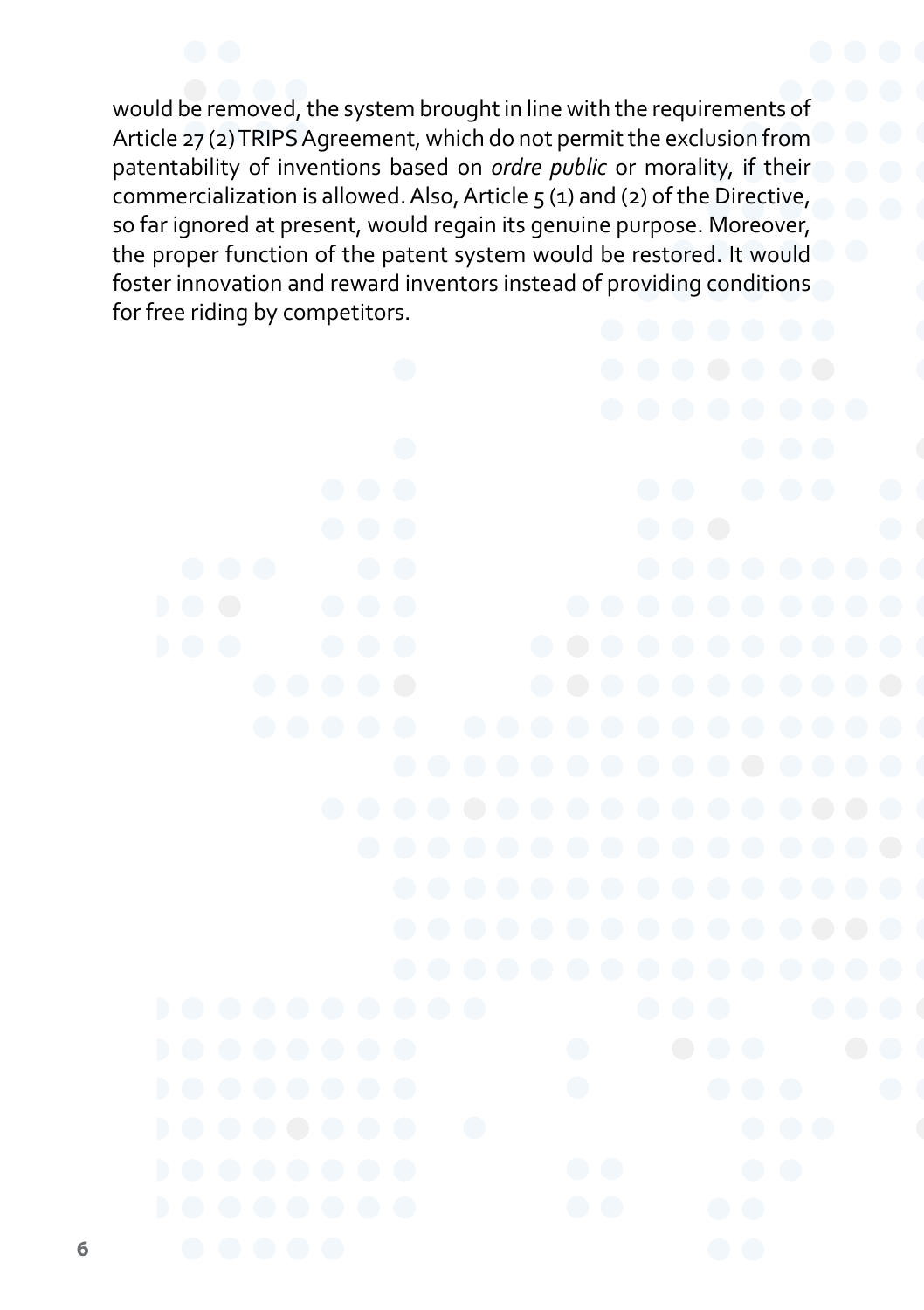### **ALLEA Permanent Working Group Intellectual Property Rights**

Intellectual Property Rights (IPRs), be it patents or copyrights, play an important role in all academic activities. The ALLEA Permanent Working Group Intellectual Property Rights, which has been in existence since the 1990s, has prepared and issued reflections, declarations and recommendations on the most challenging topics of IPRs. At present it is developing a horizon-scanning mechanism to identify emerging issues and suggest appropriate solutions.

#### **Previous statements on patenting in stem cell research:**

- May 2011: [Patenting of Inventions Involving Human Embryonic](http://www.allea.org/wp-content/uploads/2015/09/ALLEA-SC-IPR-statement-Stem-Cell-Patenting-2011-final.pdf)  [Pluripotent Stem Cells in Europe](http://www.allea.org/wp-content/uploads/2015/09/ALLEA-SC-IPR-statement-Stem-Cell-Patenting-2011-final.pdf)
- September 2012: Patentability of Inventions Involving Human<br>Embrusois Plusipatent Stam Cells in Europe of May 2004, and [Embryonic Pluripotent Stem Cells in Europe of May 2011 and](http://www.allea.org/wp-content/uploads/2015/09/Statement-ALLEA-Standing-Committee-IPR_Sept.-2012.pdf)  [the Judgment of the Court of European Communities \(Grand](http://www.allea.org/wp-content/uploads/2015/09/Statement-ALLEA-Standing-Committee-IPR_Sept.-2012.pdf)  [Chamber\) of 18 October 2011 in Case C-34/10](http://www.allea.org/wp-content/uploads/2015/09/Statement-ALLEA-Standing-Committee-IPR_Sept.-2012.pdf)
- October 2013: [Patentability and Research Funding relating to](http://www.allea.org/wp-content/uploads/2015/12/2013_10_ALLEA-statement_stem-cells.pdf)  [embryonic Stem Cells \(e-SCs\)](http://www.allea.org/wp-content/uploads/2015/12/2013_10_ALLEA-statement_stem-cells.pdf)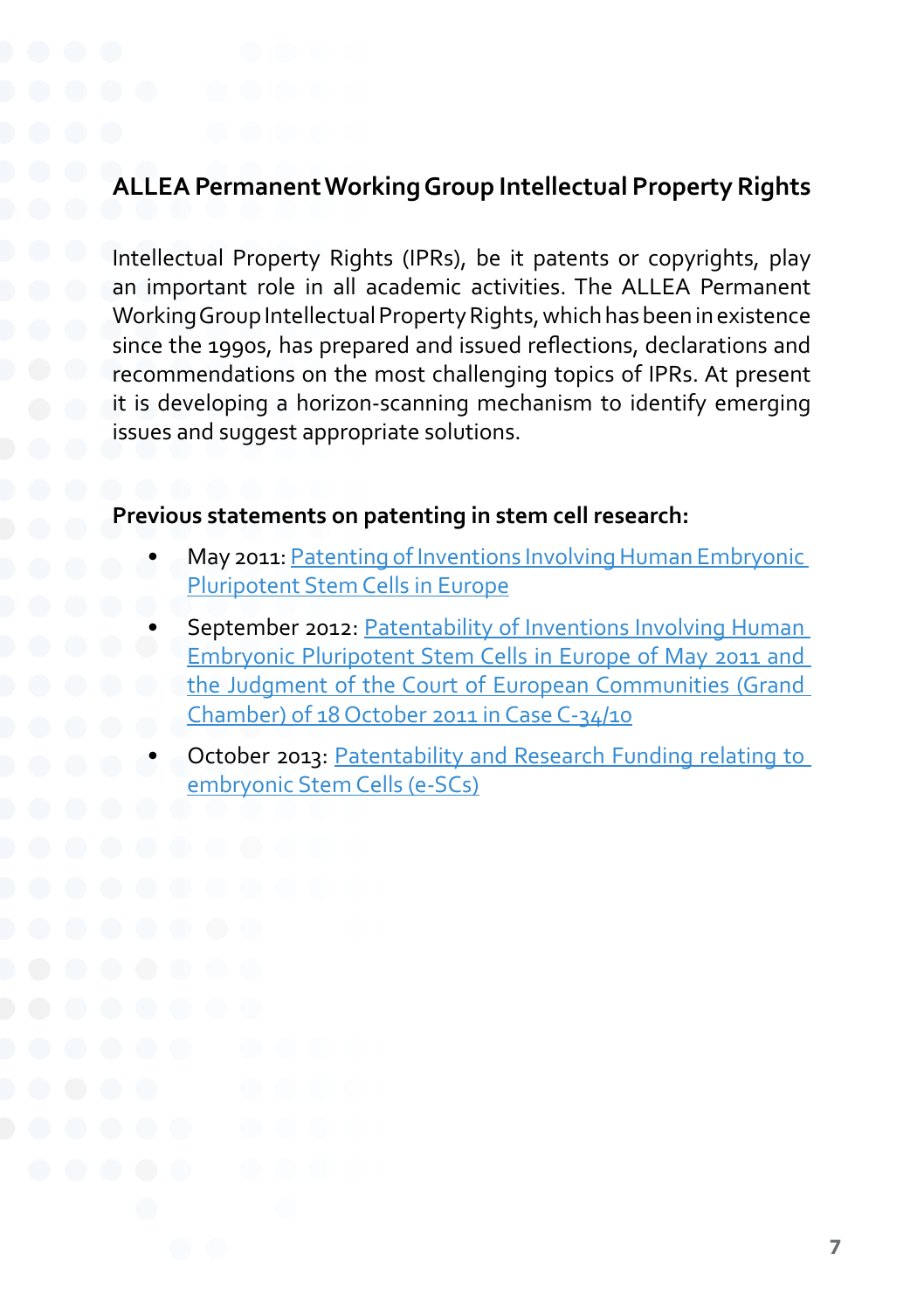

### **All European Academies (ALLEA)**

ALLEA, the European Federation of Academies of Sciences and Humanities, was founded in 1994 and currently unites 59 Academies from more than 40 countries in the Council of Europe region. Member Academies operate as learned societies, think tanks and research performing organisations. They are self-governing communities of leading scholars and researchers across all fields of the natural sciences, the social sciences and the humanities. ALLEA provides access to an unparalleled human resource of intellectual excellence, experience and expertise.

Independent from political, commercial and ideological interests, ALLEA contributes to the improvement of framework conditions under which science and scholarship excel. Together with its Member Academies, ALLEA holds a unique position to address the full range of structural and policy issues facing Europe in science, research and innovation, and informs European policy and society through evidence based advice. At its foundation, ALLEA is guided by a common understanding of Europe tied together by cultural, historical, social and political factors as well as by scientific and economic reasons.

More information is available on the ALLEA website:

[www.allea.org](http://www.allea.org)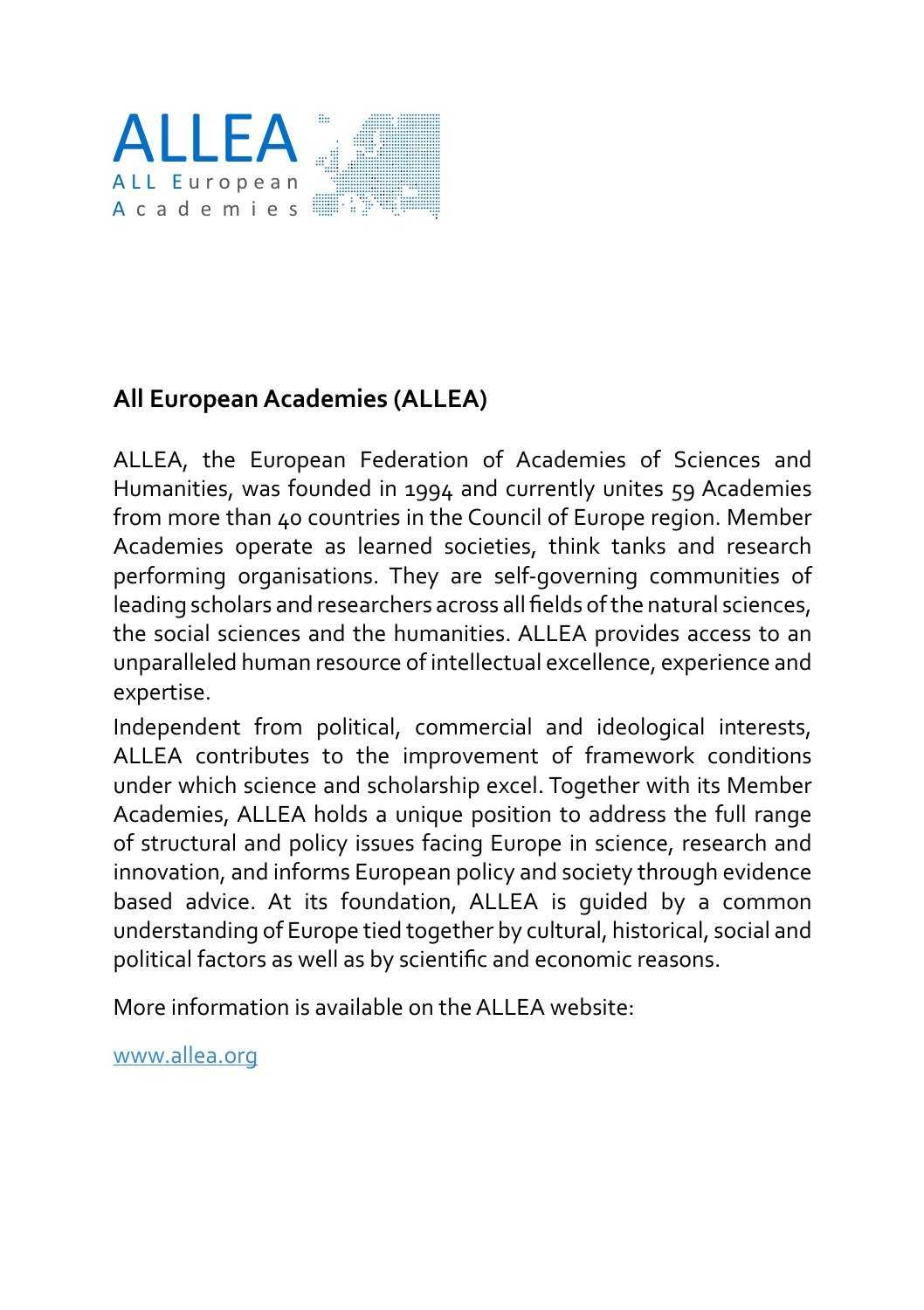#### **ALLEA Member Academies**

**Albania**: Akademia E Shkencave E Shqipërisë; **Armenia**: գիտությունների ազգային ակադեմիա; **Austria**: Österreichische Akademie der Wissenschaften; **Belarus**: Нацыянальная акадэмiя навук Беларусі; **Belgium**: Académie Royale des Sciences des Lettres et des Beaux-Arts de Belgique; Koninklijke Vlaamse Academie van Belgie voor Wetenschappen en Kunsten; Koninklijke Academie voor Nederlandse Taal- en Letterkunde; Académie Royale de langue et de littérature françaises de Belgique; **Bosnia and Herzegovina**: Akademija nauka i umjetnosti Bosne i Hercegovine; **Bulgaria**: Българска академия на науките; **Croatia**: Hrvatska Akademija Znanosti i Umjetnosti; **Czech Republic**: Akademie věd České republiky; Učená společnost České republiky; **Denmark**: Kongelige Danske Videnskabernes Selskab; **Estonia**: Eesti Teaduste Akadeemia; **Finland**: Tiedeakatemiain neuvottelukunta; **France**: Académie des Sciences - Institut de France; Académie des Inscriptions et Belles-Lettres; **Georgia:** საქართველოს მეცნიერებათა ეროვნული აკადემია; **Germany**: Deutsche Akademie der Naturforscher Leopoldina; Union der deutschen Akademien der Wissenschaften; Akademie der Wissenschaften in Göttingen, Akademie der Wissenschaften und der Literatur Mainz, Bayerische Akademie der Wissenschaften, Berlin-Brandenburgische Akademie der Wissenschaften, Akademie der Wissenschaften in Hamburg, Heidelberger Akademie der Wissenschaften, Nordrhein-Westfälische Akademie der Wissenschaften und der Künste, Sächsische Akademie der Wissenschaften zu Leipzig (Associate Members); **Greece**: Ακαδημία Αθηνών; **Hungary**: Magyar Tudományos Akadémia; **Ireland**: The Royal Irish Academy - Acadamh Ríoga na hÉireann; **Israel**: למדעים הישראלית הלאומית האקדמיה ;**Italy**: Accademia Nazionale dei Lincei; Istituto Veneto di Scienze, Lettere ed Arti; Accademia delle Scienze di Torino; **Kosovo**: Akademia e Shkencave dhe e Arteve e Kosovës; **Latvia**: Latvijas Zinātņu akadēmija; **Lithuania**: Lietuvos mokslų akademija; **Macedonia**: Македонска Академија на Науките и Уметностите; **Moldova**: Academia de Ştiinţe a Moldovei; **Montenegro**: Crnogorska akademija nauka i umjetnosti; **Netherlands**: Koninklijke Nederlandse Akademie van Wetenschappen; **Norway**: Det Norske Videnskaps-Akademi; Det Kongelige Norske Videnskabers Selskab **Poland**: Polska Akademia Umiejętności; Polska Akademia Nauk; **Portugal**: Academia das Ciências de Lisboa; **Romania**: Academia Română; **Russia**: Российская академия наук (Associate Member); **Serbia**: Srpska Akademija Nauka i Umetnosti; **Slovakia**: Slovenská Akadémia Vied; **Slovenia**: Slovenska akademija znanosti in umetnosti; **Spain**: Real Academia de Ciencias Morales y Políticas; Real Academia de Ciencias Exactas, Físicas y Naturales (Associate Member); Reial Acadèmia de Ciències i Arts de Barcelona; Institut d'Estudis Catalans; **Sweden**: Kungl. Vetenskapsakademien; Kungl. Vitterhets Historie och Antikvitets Akademien; **Switzerland**: Akademien der Wissenschaften Schweiz; **Turkey**: Türkiye Bilimler Akademisi; Bilim Akademisi; **Ukraine**: Національна академія наук України; **United Kingdom**: The British Academy; The Learned Society of Wales; The Royal Society; The Royal Society of Edinburgh.